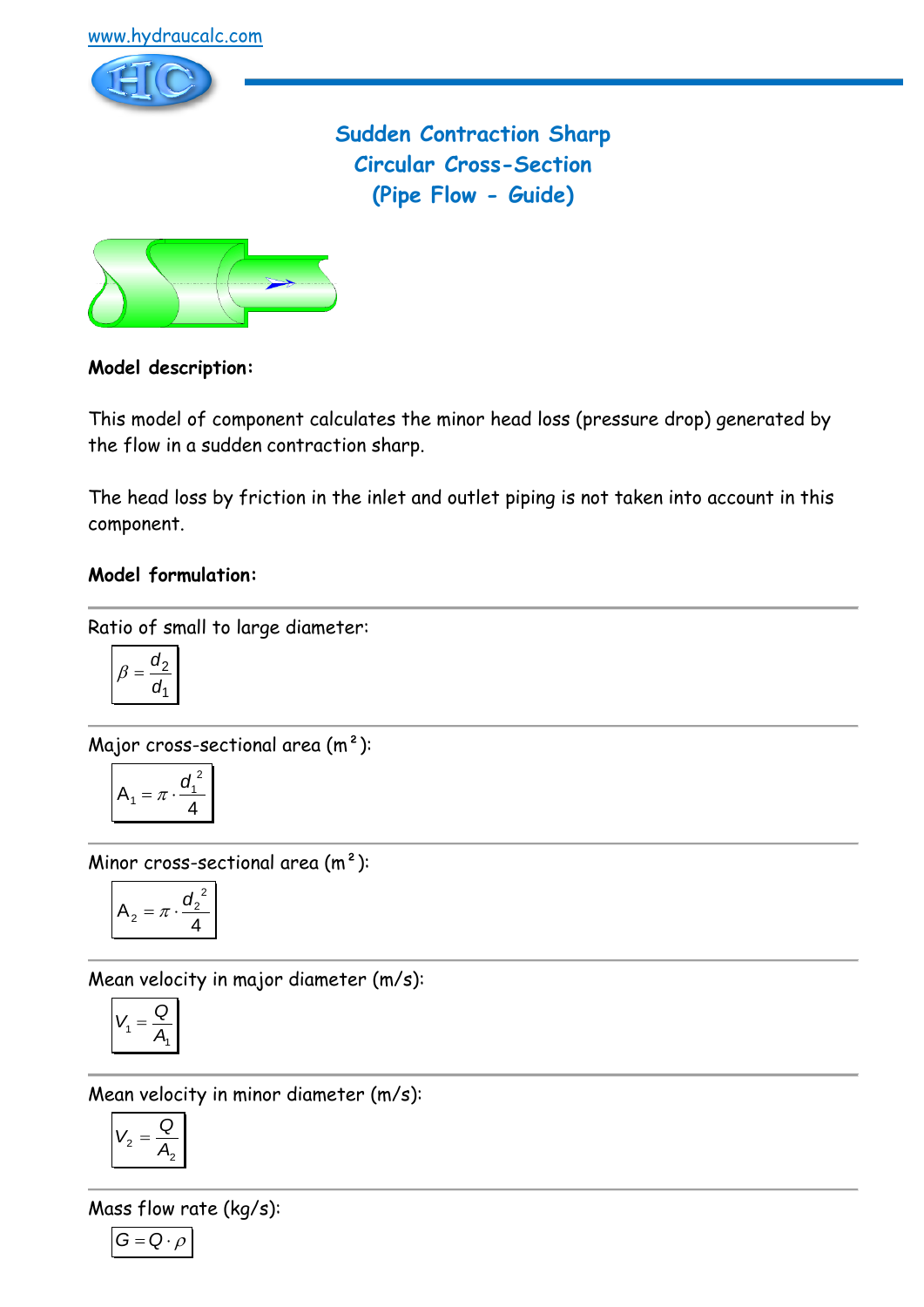Reynolds number in major diameter:

$$
N_{\text{Re}_1} = \frac{V_1 \cdot d_1}{V}
$$

Reynolds number in minor diameter:

$$
N_{\text{Re}_2} = \frac{V_2 \cdot d_2}{v}
$$

Jet velocity ratio:



Velocity in vena contracta:

$$
V_c = V_2 \cdot \lambda
$$

Local resistance coefficient (NRe $_{2}$   $\geq 10^{4}$ ):

$$
K_2 = 0.0696 \cdot (1 - \beta^5) \cdot \lambda^2 + (\lambda - 1)^2
$$

([1] equation 10.4)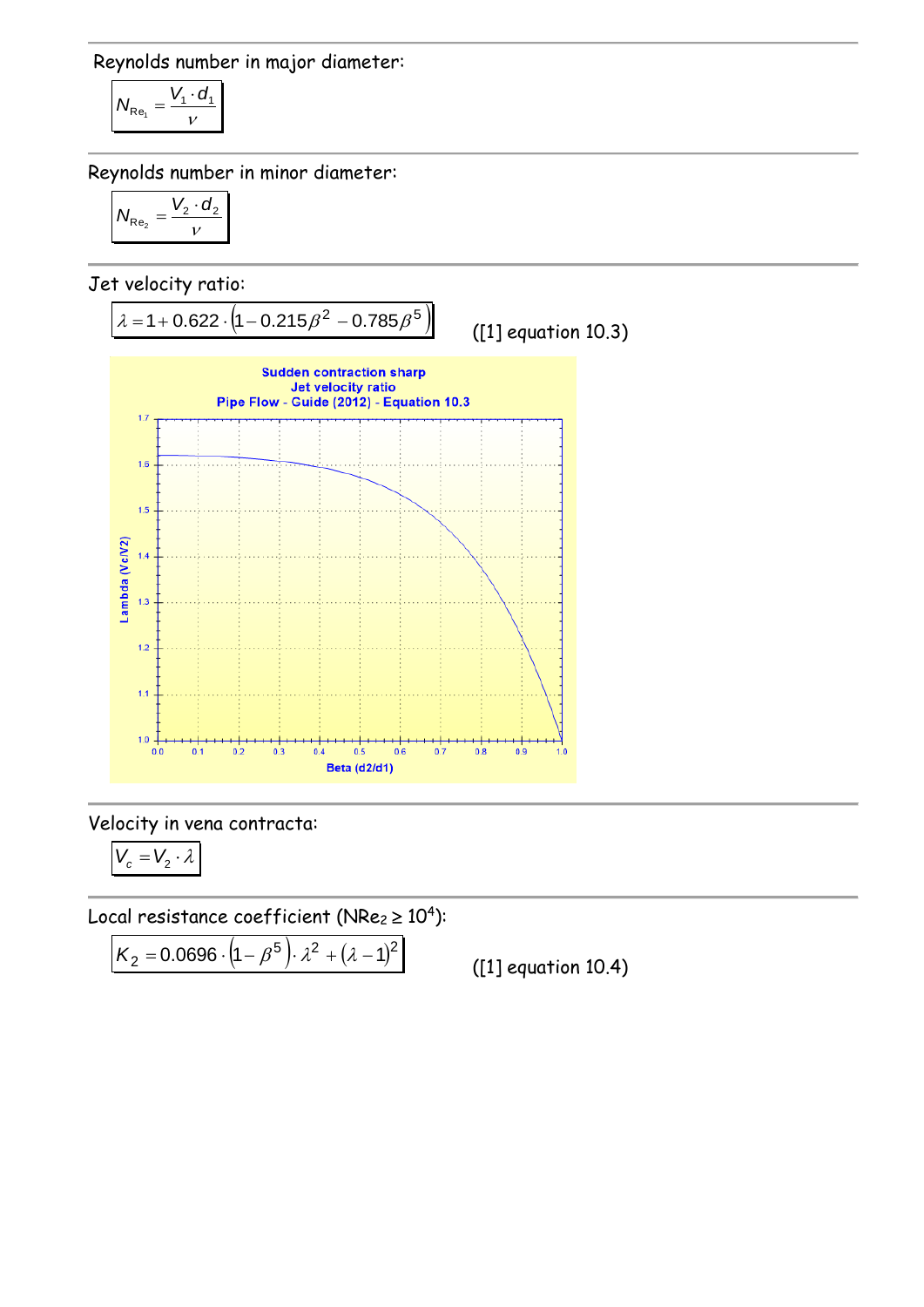

Total pressure loss coefficient (based on mean velocity in minor diameter):

$$
K=K_2
$$

Total pressure loss (Pa):

$$
\Delta P = K \cdot \frac{\rho_m \cdot v_2^2}{2}
$$

Total head loss of fluid (m):

$$
\Delta H = K \cdot \frac{{v_2}^2}{2 \cdot g}
$$

Hydraulic power loss (W):

 $Wh = \Delta P \cdot Q$ 

#### **Symbols, Definitions, SI Units:**

- d<sup>1</sup> Major diameter (m)
- d<sup>2</sup> Minor diameter (m)
- $\beta$  Ratio of small to large diameter ()
- $A_1$  Major cross-sectional area  $(m^2)$
- $A<sub>2</sub>$  Minor cross-sectional area (m<sup>2</sup>)
- $Q$  Volume flow rate  $(m^3/s)$
- G Mass flow rate (kg/s)
- $V_1$  Mean velocity in major diameter  $(m/s)$
- $V_2$  Mean velocity in minor diameter  $(m/s)$
- NRe<sup>1</sup> Reynolds number in major diameter ()
- NRe<sup>2</sup> Reynolds number in minor diameter ()
- $V_c$  Mean velocity in vena contracta (m/s)